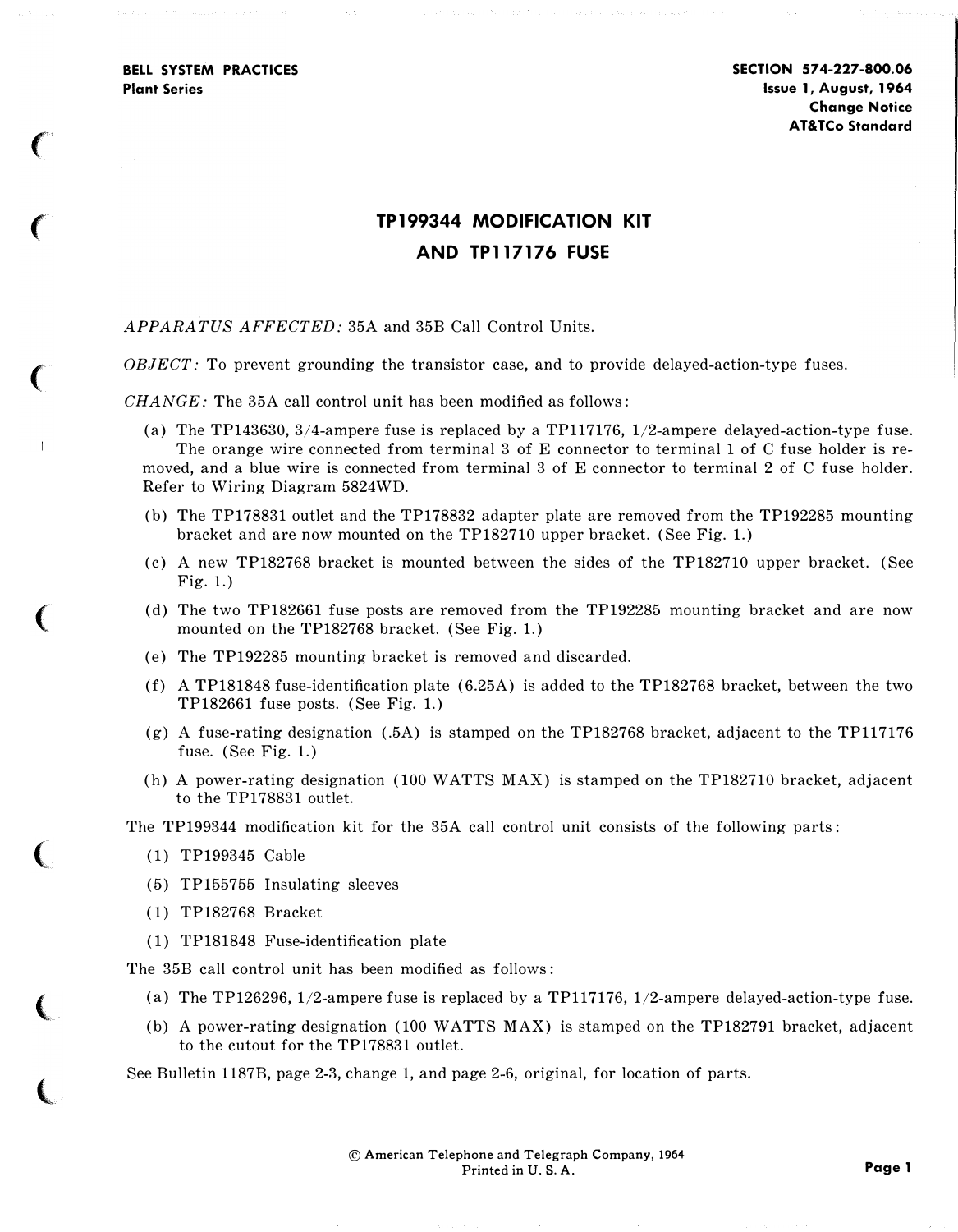## SECTION 574-227-800.06

IDENTIFICATION: See "CHANGE".

INTERCHANGEABILITY: The TP117176 fuse is interchangeable with either the TP126296 or TP143630 fuse. On the 35A call control unit, old and new style parts other than fuses are not individually interchangeable. On the 35B call control unit, the new style TP182791 bracket is interchangeable with the old style TP182791 bracket.

 $\bigcirc$ 

**by** 

**b** 

 $\bigcup$ . .. · ..

..• .� ... .

**a** 

·�

CLASSIFICATION FOR APPARATUS FURNISHED BY TELETYPE: The change in the fuses is now in effect. The TP199344 modification kit will be available about July, 1964.

W.E.CO. STOCK OF OLD STYLE PARTS: The TP126296 or TP143630 fuses may be used for other applications. The TP192285 mounting brackets shall not be furnished when the TP199344 modification kit is available.

APPLICATION TO APPARATUS IN THE FIELD: The TP199344 modification kit shall be installed on all 35A call control units. The fuses on the 35B call control units giving satisfactory service need not be replaced.

APPLICATION AT W.E.CO. DIST. HOUSE REPAIR SHOPS: All 35A and 35B call control units shall be modified as specified under "CHANGE".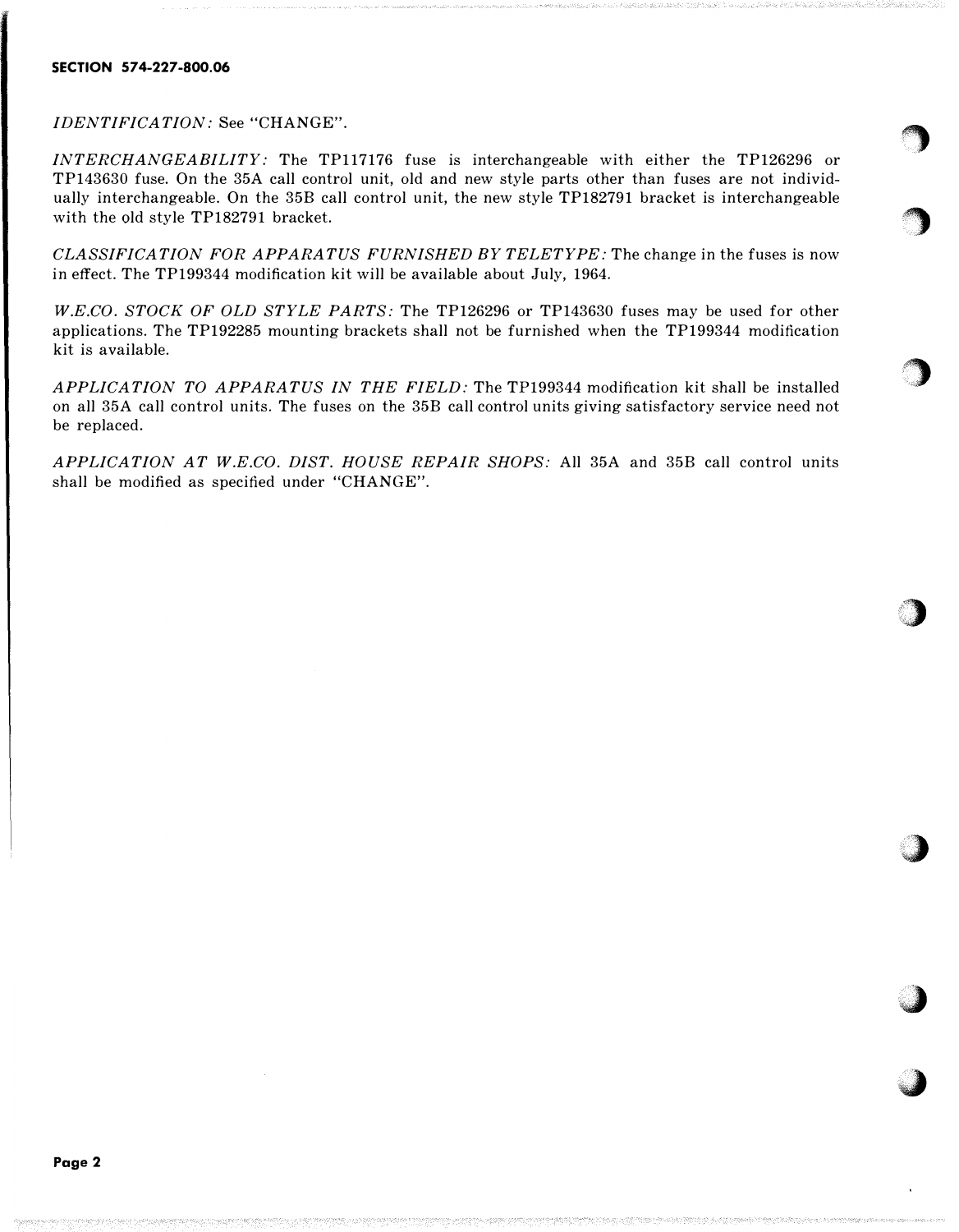

DISCONNECTED FROM FUSE POST AND OUTLET

1, SECTION 574-227-800.06

**SS1**